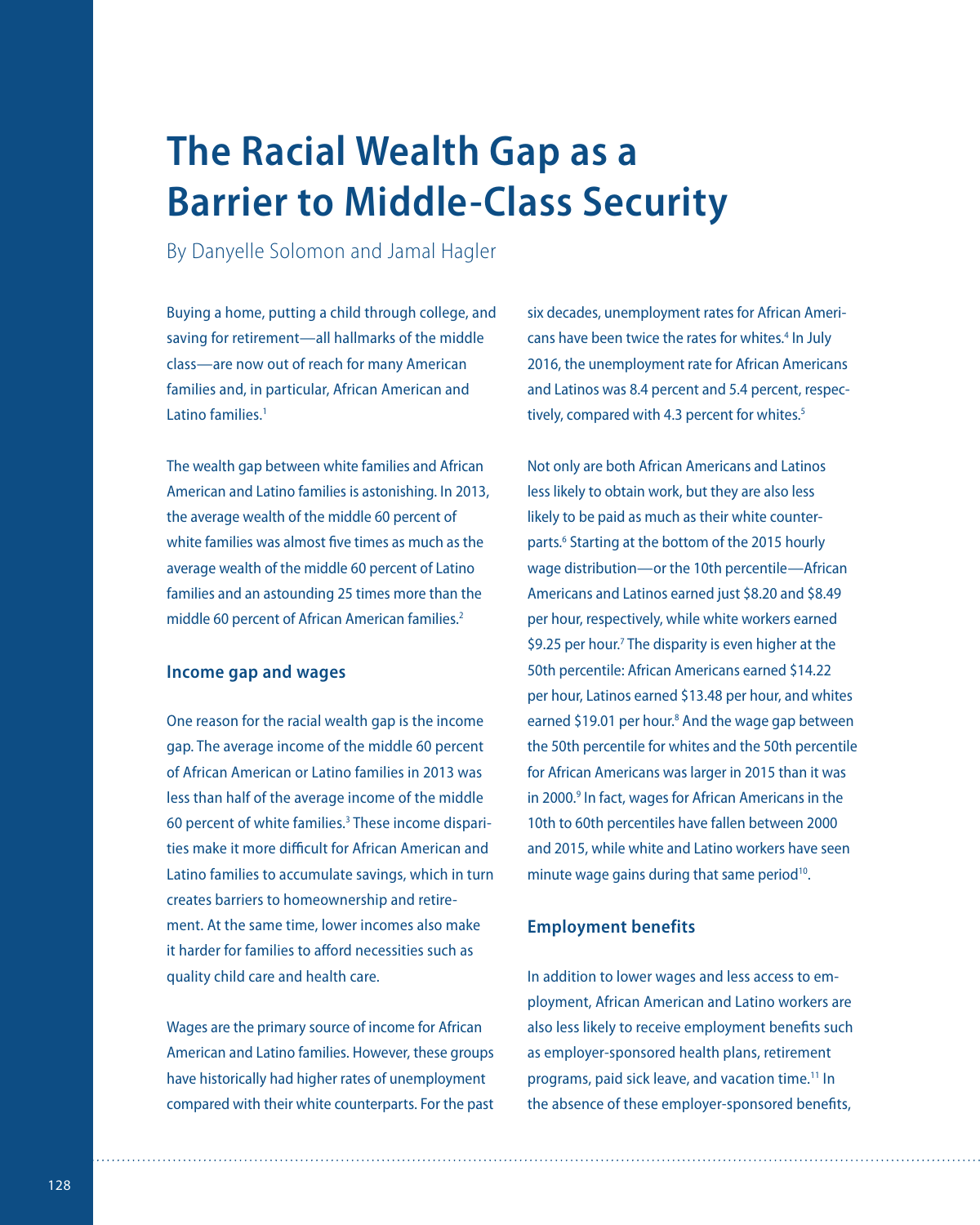African American and Latino workers are forced to pay for these benefits themselves, which in turn reduces the share of their income that is available for saving.12 This lack of access also increases the number of African Americans and Latinos who are uninsured in America. The current uninsured rate for Latinos and African Americans is 21 percent and 13 percent, respectively, compared with just 9 percent for whites.13

The overall impact of the racial employment, wage, and benefit gaps for African American and Latino families resonates in other aspects of their daily lives. For example, every additional dollar of income earned by a white family returns \$19.51 in wealth, compared with \$4.80 for African American families and \$3.63 for Latino families.<sup>14</sup> The disparity in return on income yields additional negative effects on African American and Latino workers, such as lower rates of homeownership and lack of retirement savings.

#### **Home ownership**

The inequities in employment and wages are compounded with historic discriminatory policies in home ownership. In 1934, Congress passed the National Housing Act, which allowed mortgage lenders to draw lines—also known as redlining—around areas they deemed risky and where they did not want to make loans.<sup>15</sup> This happened in the majority of African American neighborhoods across the country. In addition to being excluded from white

neighborhoods, African Americans were systematically prevented from purchasing homes even within their own communities because they were denied access to loans.16 It was not until 1968—after the passage of the Fair Housing Act—that redlining was made illegal, but the remnants of this discrimination are still relevant today.<sup>17</sup> The disparity in homeownership is stark: Approximately 73 percent of white families in the United States own their home, while only 47 percent of Latinos and 45 percent of African Americans do, according to data from the most recent iteration of the 2008 Survey of Income and Program Participation, or SIPP.18

In cases where African American and Latino families have the money to purchase a home, they still incur higher costs and ultimately face greater risks of foreclosure or losing their home than their white counterparts. African American and Latino borrowers are also still more likely to face discriminatory lending practices: Mortgages they are able to secure are often at higher interest rates.<sup>19</sup> A recent study revealed that even when African Americans and Latino families are able to purchase homes, the homes are more likely to be in low-income neighborhoods than the homes of their white middle-income and low-income counterparts.<sup>20</sup>

The impact of the 2006 subprime mortgage crisis continues to depress the wealth of African American and Latino families. For homeowners with loans originating between 2004 and 2008, 9.8 percent of African American homeowners and 11.9 percent of Latino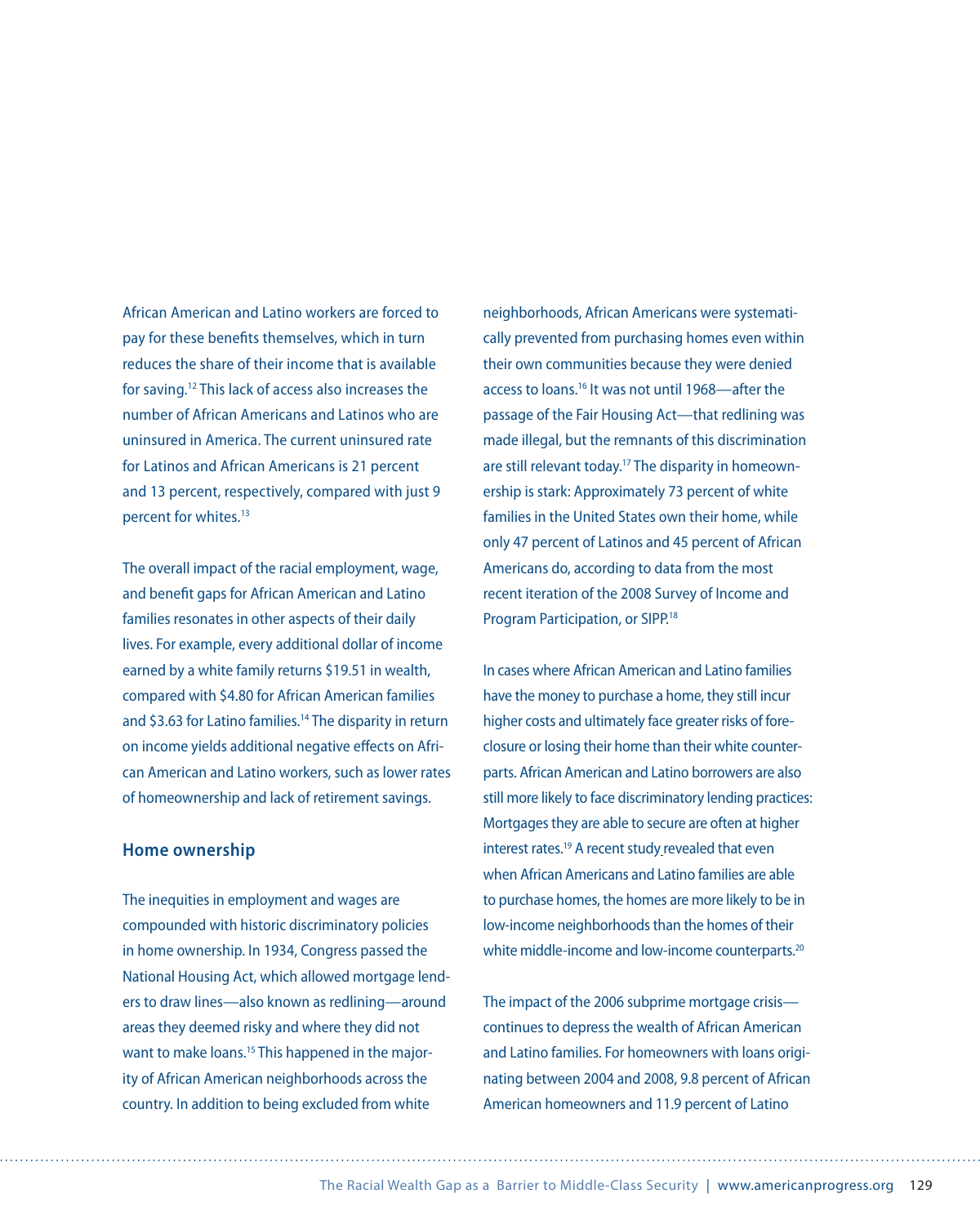homeowners had their homes foreclosed, compared with only 5.1 percent of non-Hispanic white homeowners.21 The consequences of these foreclosures extend beyond the owner of the foreclosed home, as a foreclosure affects the housing values of the surrounding neighborhood, leaving many with less home equity. In fact, as of 2013, nearly \$1.1 trillion in home equity had been lost in neighborhoods during the crisis from 2007 to 2012 that were predominately made up of people of color.<sup>22</sup>

In addition to the challenges of purchasing a home, African Americans and Latinos face a disparity in the amount of equity accumulated in the home. For example, the median home equity amount for white home owners is \$86,800, compared with \$50,000 for African Americans and \$48,000 for Latinos, according to 2008 SIPP data.<sup>23</sup> This disparity puts African American and Latino families at a great disadvantage when it comes to wealth accumulation, as home ownership has long been a tool for families to grow their wealth.

## **Credit**

This disparity also speaks to larger inequities in how African American and Latino families are treated in credit markets: They are more likely than their white counterparts to be considered credit invisible or to possess underscored credit reports, meaning that they have little or no credit history. According to a report by the Consumer Financial Protection Bureau, 15 percent of both African Americans and Latinos were credit invisible, and 13 percent and 12 percent of African American and Latinos, respectively, were underscored; whites, on the other hand, were only 9 percent credit invisible and 7 percent underscored.24 As a result, many African American and Latino families have limited access—if any at all—to credit markets. These families may be pushed into expensiveand at times exploitative—credit products that can trap them in perpetual debt, making it difficult to  $\arctan(\theta)$  wealth  $^{25}$ 

## **Retirement**

The combination of low wages, lack of available jobs, obstacles to accessing and participating in retirement savings vehicles, as well as other debts makes it harder for middle-class African American families to save for retirement. In 2013, according to an analysis conducted by the Urban Institute, white families had \$130,472 in liquid retirement savings, compared with \$19,049 for African American families and \$12,329 for Latino families.<sup>26</sup> In that same year, African Americans participated in employersponsored retirement plans at a rate of 40 percent, compared with the 47 percent rate for white workers participating in similar retirement plans.

In addition to lower wage rates and participation in employer-sponsored retirement plans, African Americans and Latinos have less access to retirement vehicles. Fifty-six percent of African American workers and 38 percent of Latino workers have access to an employer-based retirement plan, while approximately 63 percent of white workers have access to similar plans.27 Furthermore, African American families are more likely to carry student loan debt—another challenge to accumulating retirement savings. Due to less family wealth, African Americans and Latino families are more likely to take out loans to pay for college than their white counterparts. For example, 42 percent of African Americans aged 25 to 55 have student loan debt, compared with 28 percent of their white counterparts.<sup>28</sup>

Racial inequality in the economy perpetuates wealth inequality, leaving many African American and Latino families struggling to make ends meet.